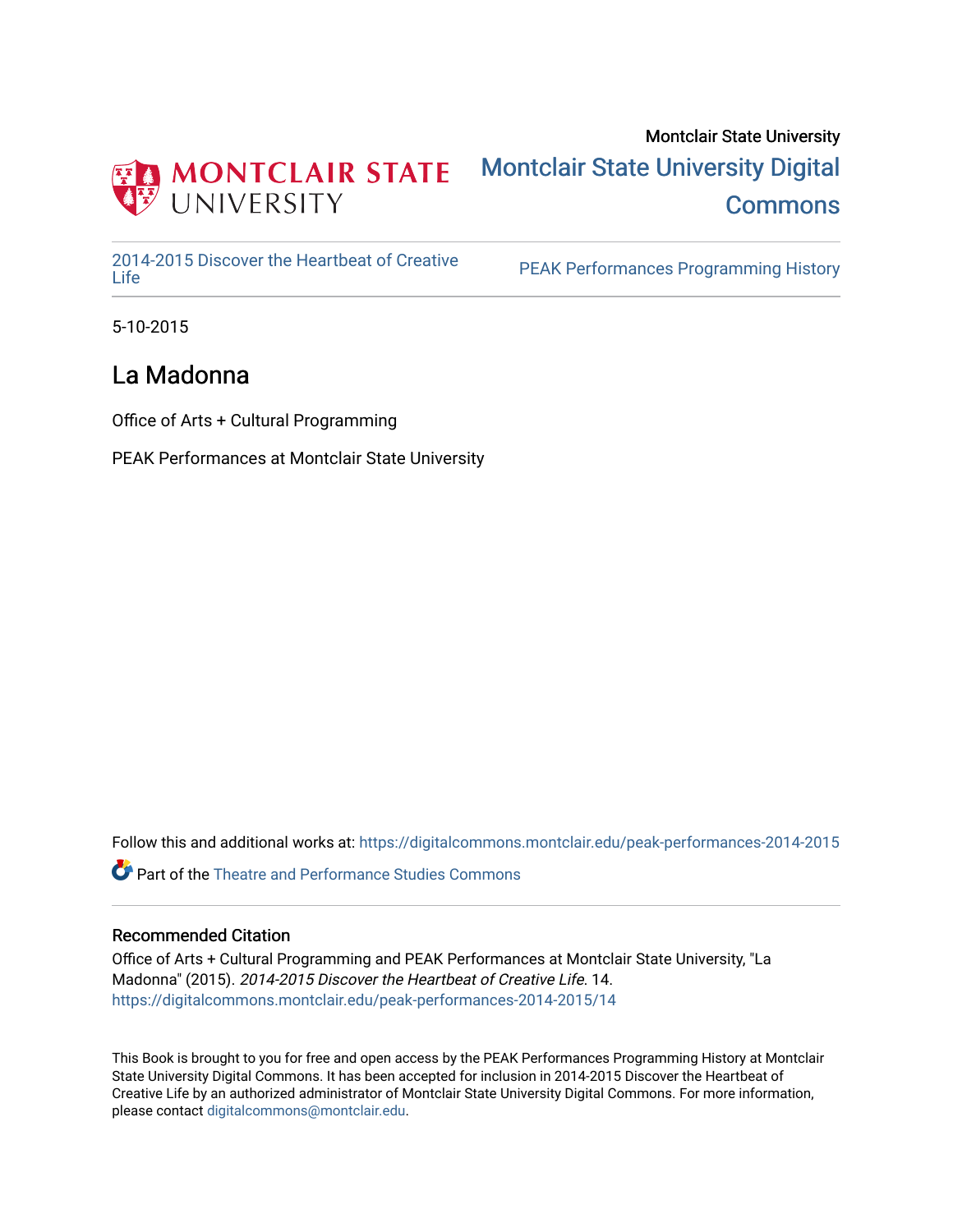May 10, 2015 · 3:00PM Alexander Kasser Theater



# Photo by Inigo Garayo

# Repast Baroque Ensemble *La Madonna*



**Founders** Mary Mochary I. Michael Kasser Alexandra and Seth Bergstein Matthew Mochary  $\overline{\phantom{a}}$  , where  $\overline{\phantom{a}}$  , where  $\overline{\phantom{a}}$  , where  $\overline{\phantom{a}}$ 

Executive Director **Jedediah Wheeler** Executive Producer **Jill Dombrowski** Production/Facility Manager **J. Ryan Graves** Cultural Engagement Director **Carrie Urbanic** Media and Marketing Specialist **Amy Estes** Director of Audience Services **Robert Hermida** Technical Director **Colin Van Horn** Audio Visual Engineer **Erik Trester** Cultural Engagement Assistant **Hannah Rolfes**  Production Associate **Gillian P. Holmes**  Film Project Coordinator **Omonike Akinyemi** Box Office Manager **Pierson Van Raalte** House Manager **Maureen Grimaldi** Graphics **Patrick Flood/pfloodesign.com** Press **Manny Igrejas PR** Program Editor **Susan R. Case** Production Run Crew **Harrison Goodbinder, Benjamin Weill**

@peakperfs

# **Alexander Kasser Theater**

Automatic Data Processing Doris and Felix Beck Robert and Barbara Constable Andrew Constable George and Linda Hiltzik Montclair State University Alumni Association Margaret and Herman Sokol Jack and Jeanette Sullivan

Laura Heimes, soprano Amelia Roosevelt, Claire Jolivet, baroque violins Jessica Troy, baroque viola John Mark Rozendaal, baroque cello Gabriel Shuford, harpsichord

# **DDOCDAM**

**Benefactors**

# Arlene Allen Bank of America John and Cynthia Barnes Grace Lyon Concialdi

Jean Hall The Hillier Group Audrey V. Leef The Prudential Insurance Company of America Schering-Plough Research Institute Wachovia Bank Josh and Judy Weston

# Major Donors

# **The 2014/15 season is made possible in part by funds from:**

The Andrew W. Mellon Foundation The New Jersey State Council on the Arts/Department of State, a Partner Agency of the National Endowment for the Arts Discover Jersey Arts National Dance Project (NDP) of the New England Foundation for the Arts Alison and James T. Cirenza Robert and Holly Gregory The Honorable Mary Mochary

**Contract Contract Contract** 



**nefo** 

| ויוחוטשוו                                                                                                                |                                            |
|--------------------------------------------------------------------------------------------------------------------------|--------------------------------------------|
| <b>Rosary Sonata no. 1, "The Annunciation"</b><br>Violin and harpsichord                                                 | Heinrich Ignaz Franz von Biber (1644-1704) |
| Sonata no. 9 from Fidicinium Sacro-Profanum<br>Strings and basso continuo                                                | <b>Biber</b>                               |
| Tell me, some pitying angel (The Blessed Virgin's Expostulation), Z. 196<br>Soprano and basso continuo                   | Henry Purcell (1659-1695)                  |
| Alma Redemptoris Mater<br>Affettuoso-Allegro-Adagio botta<br>Soprano, violin, and basso continuo                         | Marc'Antonio Ziani (1653-1715)             |
| "Ah, che troppo ineguali," HWV 230<br>Recitativo-Adagio<br>Soprano, strings, and basso continuo                          | Georg Friedrich Handel (1685-1759)         |
| $\sim$ ~Intermission~~                                                                                                   |                                            |
| Concerto Grosso in G major, op. 3 no. 4<br>Andante grazioso-Allegro-Andante Adagio-Ciacona<br>Strings and basso continuo | Giuseppe Sammartini (1695-1750)            |
| Rosary Sonata no. 15, "The Beatification of the Virgin"<br>Violin and harpsichord                                        | <b>Biber</b>                               |
| Salve Regina in F major, RV 617<br>Andante-Allegro-Allegro-Andante<br>Soprano, solo violin, strings, and basso continuo  | Antonio Vivaldi (1678-1741)                |

To view our complete season and for more information, visit **peakperfs.org**.

# **Peak Performances**

# College of the Arts Dean **Daniel Gurskis**

Associate Dean **Ronald L. Sharps** Assistant Dean **Linda D. Davidson** Director of Administration **Marie Sparks** College Administrator **Zacrah S. Battle** Executive Assistant to the Dean **Alyson Thelin** Program Assistant **Kilolo Kumanyika** Art and Design **Aissa Deebi** John J. Cali School of Music **Jon Robert Cart** School of Communication and Media **Merrill Brown** Theatre and Dance **Randy Mugleston** Broadcast and Digital Media Facilities **Nick Tzanis** University Art Galleries **Teresa Rodriguez**



# Repast Baroque Ensemble *La Madonna*

Duration: 70 minutes, including one 15-minute intermission.

In consideration of both audience and performers, please turn off all electronic devices. The taking of photographs or videos and the use of recording equipment are not permitted. No food or drink is permitted in the theater.

Find us on<br>Facebook



Repast would like to thank Gotham Early Music Scene for its generous assistance with this performance.

**Staff**